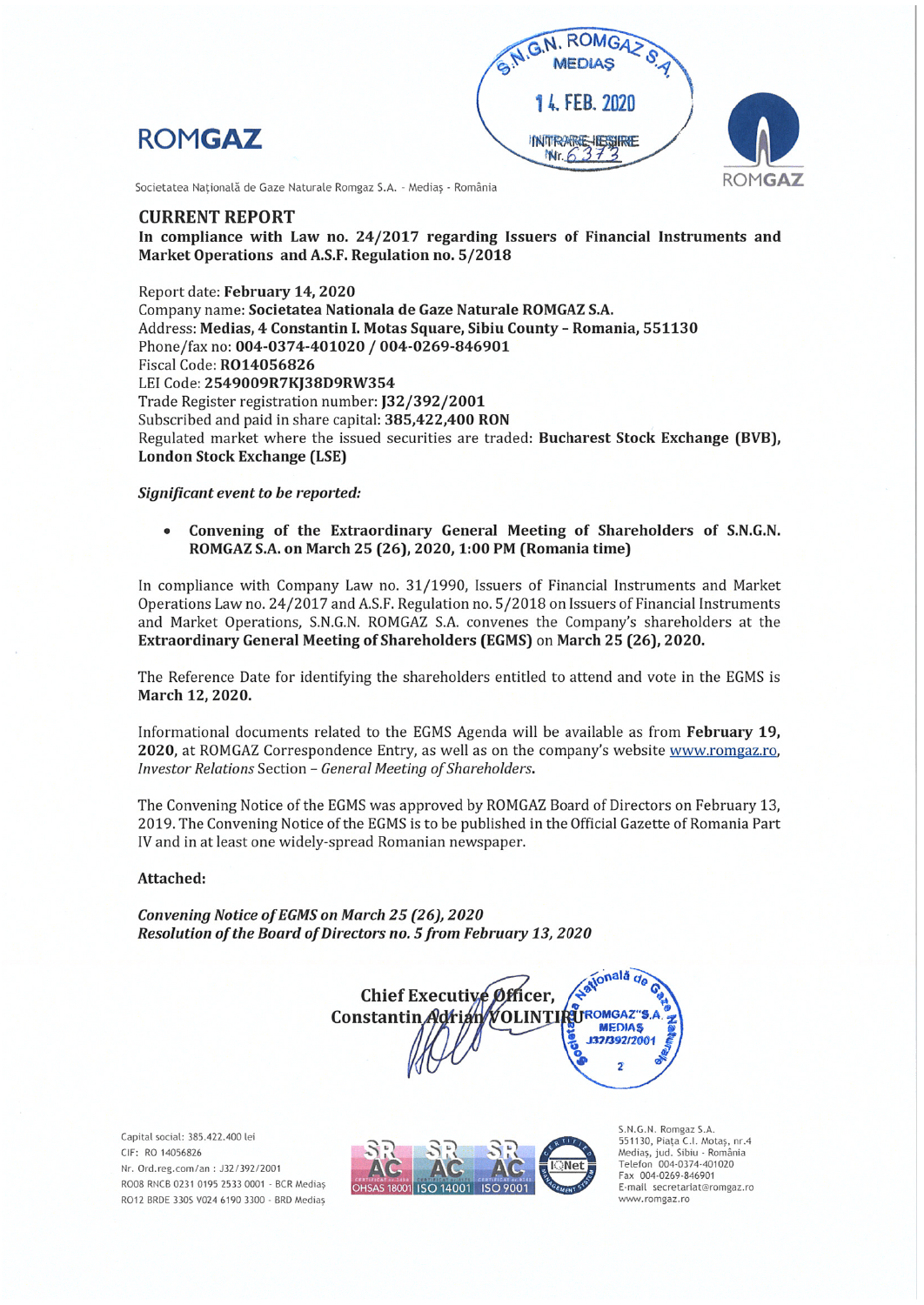

Societatea Naţională de Gaze Naturale Romgaz S.A. – Mediaş - România



# **CONVENING NOTICE**

The Board of Directors of S.N.G.N. "ROMGAZ" - S.A., a company managed in an one-tier system, incorporated and operating under the laws of Romania, registered with the Trade Register Office of Sibiu Court under number J32/392/2001, fiscal code RO 14056826, having its headquarters at Medias, 4 Constantin Motas Square, Sibiu County, with a subscribed and paid up share capital of RON **385,422,400** (hereinafter referred to as **"ROMGAZ"** or the **"Company"),**

#### **CONVENES**

**the Extraordinary General Meeting of Shareholders (EGMS) on March 25, 2020**, at **1:00 pm** (Romania Time) at the SNGN ROMGAZ SA working point located in Bucharest, Sector 1, 59 Grigore Alexandrescu Street, 5th floor, having the following:

### **AGENDA**

- **Item 1 Approval for S.N.G.N. ROMGAZ S.A. to withdraw from the concession block Svidnik located in the Slovak Republic**
- **Item 2 Authorise the Chairman and the Secretary of the meeting to sign the resolution of the Extraordinary General Meeting of Shareholders**

Only shareholders who are registered as S.N.G.N. "ROMGAZ" S.A. shareholders on **March 12, 2020** (**the "Reference Date"**) in the Company's Register of Shareholders kept and issued by Depozitarul Central S.A. (Central Depositary) may attend and cast their votes in EGMS.

Informational documents related to the items of the EGMS agenda, the draft of resolutions proposed to be adopted by EGMS will be available as from **February 19, 2020,** on working days, at the registry desk of the Company located in Medias, 4 Constantin Motas Square, Sibiu County, Romania, postal code 551130 ("**ROMGAZ Correspondence Entry**") as well as on the website of the Company (www.romgaz.ro). **ROMGAZ Correspondence Entry** is open between hours 7:30 am – 3:30 pm (Romania Time), except for non-business days and public holidays. The shareholders of the Company may obtain, upon request, copies of the documents related to the items included on the EGMS agenda.

One or more shareholders representing, individually or jointly, at least 5% of the share capital of the Company may demand, through a request submitted to the Board of Directors of the Company:

- a) the insertion of additional items on the agenda of the EGMS;
- b) approval of draft EGMS resolutions for the items included on the agenda of the EGMS or for new items proposed to be included on the agenda.



S.N.G.N. Romgaz S.A. 551130, Piața C.I. Motaş, nr.4 Mediaş, jud. Sibiu - România Telefon 004-0269-201020 Fax 004-0269-846901 E-mail secretariat@romgaz.ro www.romgaz.ro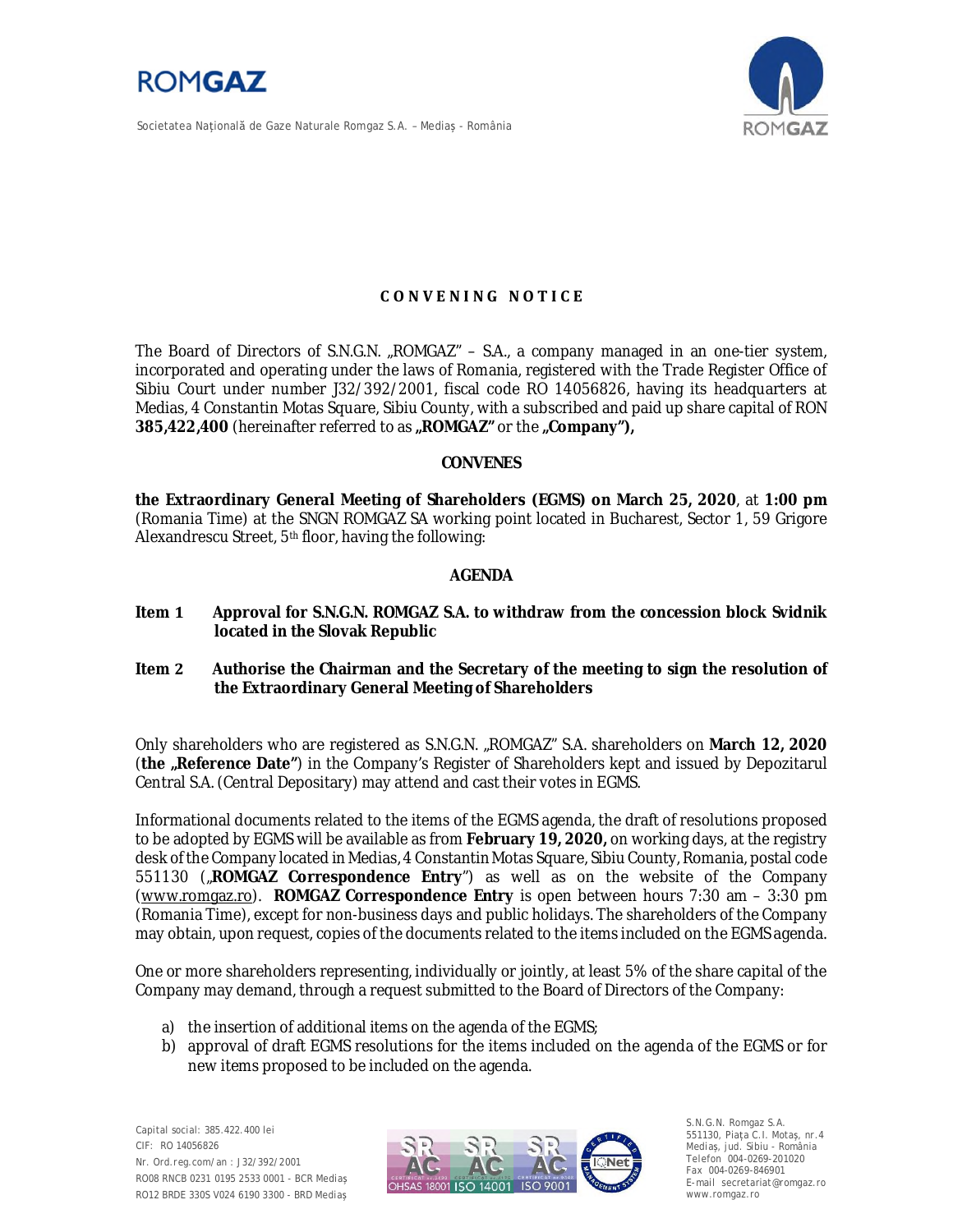The request to add new items on the agenda of the EGMS shall be made in writing and it will fulfil cumulatively the following conditions:

- a) it will include the last and first name, identity card type, serial number and number of the identity card, permanent residence or residence, as the case may be, and citizenship of the shareholder/shareholders, if the request is filed by one or more shareholders acting as natural person, and/or the name, registered office address, the shareholder/shareholders registration number and the name of the institution/authority where the shareholder, legal person, has applied to obtain the legal status, if the request is filed by one or more shareholders acting as legal persons;
- b) it will include, as the case may be, the last name, first name, personal identification number and citizenship of the legal representative/representatives who file the request on behalf of the shareholder/shareholders;
- c) it will include, as the case may be, the last name, first name, personal identification number and citizenship of the conventional representative/representatives, natural persons, and/or name, registration number of the shareholder/shareholders and the name of the institution/authority where the shareholder, legal entity, has applied to obtain the legal status, and the last name and first name of the legal representative of the conventional representative/representatives of the shareholder/shareholders, legal persons, who file the request on behalf and on account of the shareholder/shareholders;
- d) it will include the request to add new items on the agenda of the EGMS;
- e) it will include the request to submit for approval to EGMS the draft resolutions for the new items included in the request to add new items on the agenda;
- f) it will include the shareholder's, legal representative's or the conventional representative's signature, as the case may be;
- g) it will have as annex the draft resolution/resolutions submitted for approval of EGMS, and, as the case may be, the power of attorney mandating the conventional representative to request new items on the agenda of EGMS, on behalf and on the account of the shareholder/shareholders;
- h) it will be sent to and registered at ROMGAZ Correspondence Entry, in Romanian or English, by any type of courier service with proof of delivery, or by e-mail with incorporated extended electronic signature, in accordance with Law no. 455/2001 on the electronic signature, at secretariat.aga@romgaz.ro by **March 6, 2020, 3:30 pm** (Romania Time). Both means of transmission shall be clearly marked with capital letters "FOR THE EXTRAORDINARY GENERAL MEETING OF SHAREHOLDERS OF MARCH 25, 2020".

The request for EGMS approval of draft resolutions for the items included on the agenda of EGMS shall be in writing, and, it will fulfil cumulatively the following conditions:

- a) it will include the last and first name, the identity card type, serial number and number, permanent residence or residence, as the case may be, and citizenship of the shareholder, if the request is filed by a shareholder, natural person, or the name, registered office address, the shareholder registration number and the institution/public authority where the shareholder, legal entity, has applied to obtain the legal status, if the request is filed by a shareholder acting as legal entity;
- b) it will include, as the case may be, the last name, first name, personal identification number and citizenship of the legal representative who files the request on behalf of the shareholder;
- c) as the case may be, to include the last and first name, personal identification number, address and citizenship of the conventional representative natural person, or the name, registration number of the shareholder and the name of the public institution/authority where the legal person shareholder recorded to obtain legal personality, as well as the last and first name of the conventional representative's legal representative, legal person making the request on behalf and on account of the shareholder;
- d) to include the request to submit for EGMS approval of one or more resolution drafts for the items on the agenda;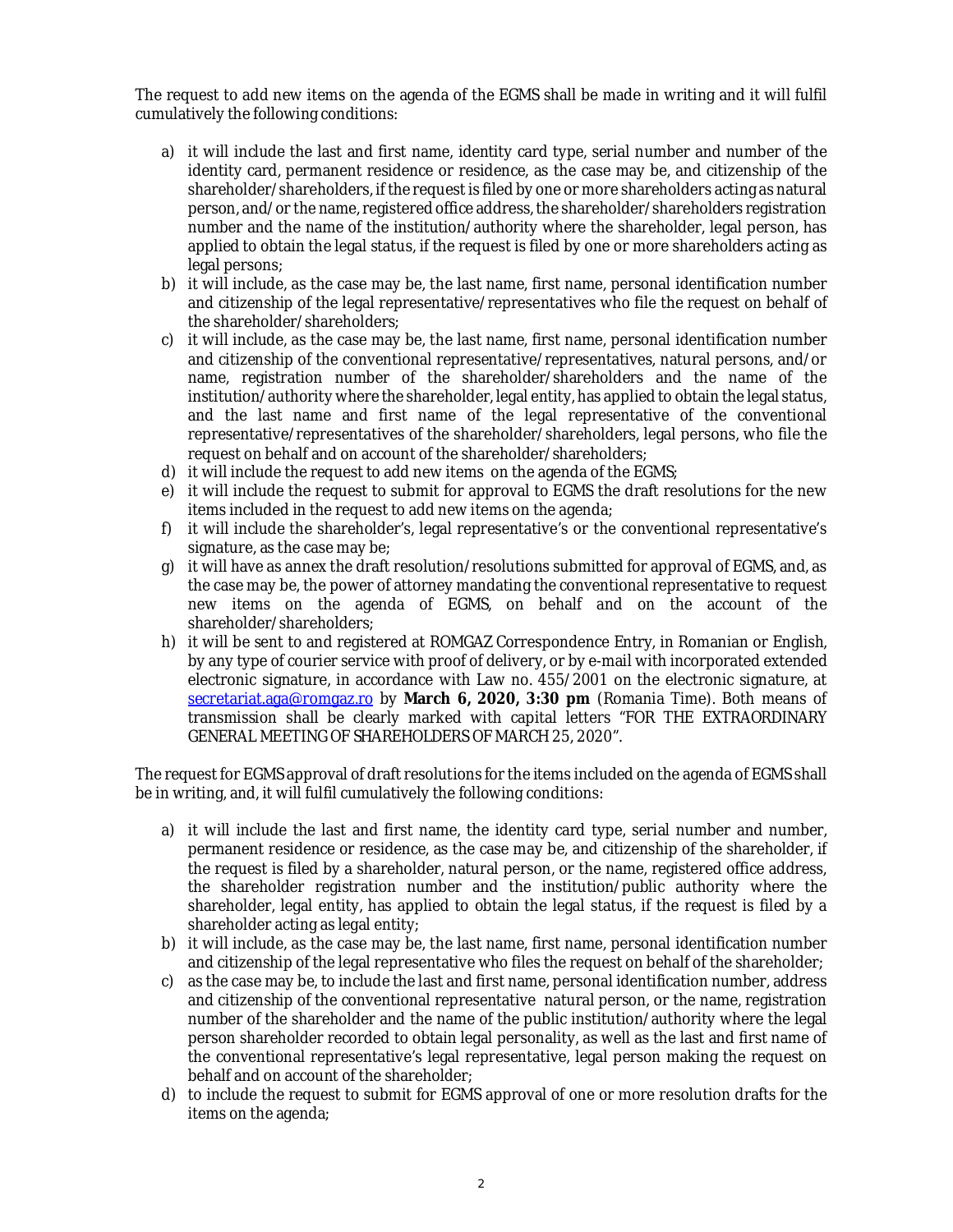- e) the signature of the shareholder, legal representative or as the case may be of the conventional representative;
- f) to attach the resolution draft/drafts requested to be submitted for approval of the EGMS and as the case may be, the power of attorney based on which the conventional representative expresses the request to submit for EGMS approval one or more resolution drafts for the items on the agenda, for and on behalf of the shareholder/shareholders;
- g) it will be sent to and registered at ROMGAZ Correspondence Entry, in Romanian or English, by any type of courier service with proof of delivery, or by e-mail with incorporated extended electronic signature, in accordance with Law no. 455/2001 on the electronic signature, at secretariat.aga@romgaz.ro by **March 6, 2020, 3:30 pm** (Romania Time). Both means of transmission shall be clearly marked with capital letters "FOR THE EXTRAORDINARY GENERAL MEETING OF SHAREHOLDERS OF MARCH 25, 2020".

Starting with **March 11, 2020** the requests to add one or more additional items on the EGMS agenda, as well as the requests to submit for approval of the EGMS resolution drafts for the items included on the EGMS agenda may be reviewed at ROMGAZ Correspondence Entry or at https://www.romgaz.ro/en/aga

Company shareholders may address questions and request an answer to such questions related to items on the EGMS agenda.

The application requesting an answer to the addressed questions related to the items of the EGMS agenda, shall be made in writing and it will fulfil cumulatively the following conditions:

- a) the last and first name, type of identity document, series and number of the identity document, address and, as the case may be, residence and citizenship of the shareholder if the application is made by a shareholder natural person, or the name, address of the registered office, registration number of the shareholder and the name of the public institution/authority where the legal person shareholder is registered to obtain legal personality, if the application is made by a legal person shareholder;
- b) as the case may be, to include the first and last name, personal identification number and citizenship of the legal representative that makes the request on behalf and on account of the shareholder;
- c) as the case may be, to include the last and first name, personal identification number, address and citizenship of the conventional representative natural person, or the name, registration number of the shareholder and the name of the public institution/authority where the legal person shareholder recorded to obtain legal personality, as well as the last and first name of the conventional representative's legal representative, legal person making the request on behalf and on account of the shareholder;
- d) to include the request to receive an answer to the addressed questions related to the items on the EGMS agenda by indicating such questions;
- e) the signature of the shareholder, of the legal representative or a the case may be of the conventional representative;
- f) as the case may be, to attach the power of attorney based on which the conventional representative files the application to receive an answer to the questions related to the EGMS agenda, on behalf and on account of the shareholders;
- g) it will be sent to and registered at ROMGAZ Correspondence Entry, in Romanian or English, by any type of courier service with proof of delivery, or by e-mail with incorporated extended electronic signature, in accordance with Law no. 455/2001 on the electronic signature, at secretariat.aga@romgaz.ro by **March 19, 2020, 3:30 pm** (Romania Time). Both means of transmission shall be clearly marked with capital letters "FOR THE EXTRAORDINARY GENERAL MEETING OF SHAREHOLDERS OF MARCH 25, 2020".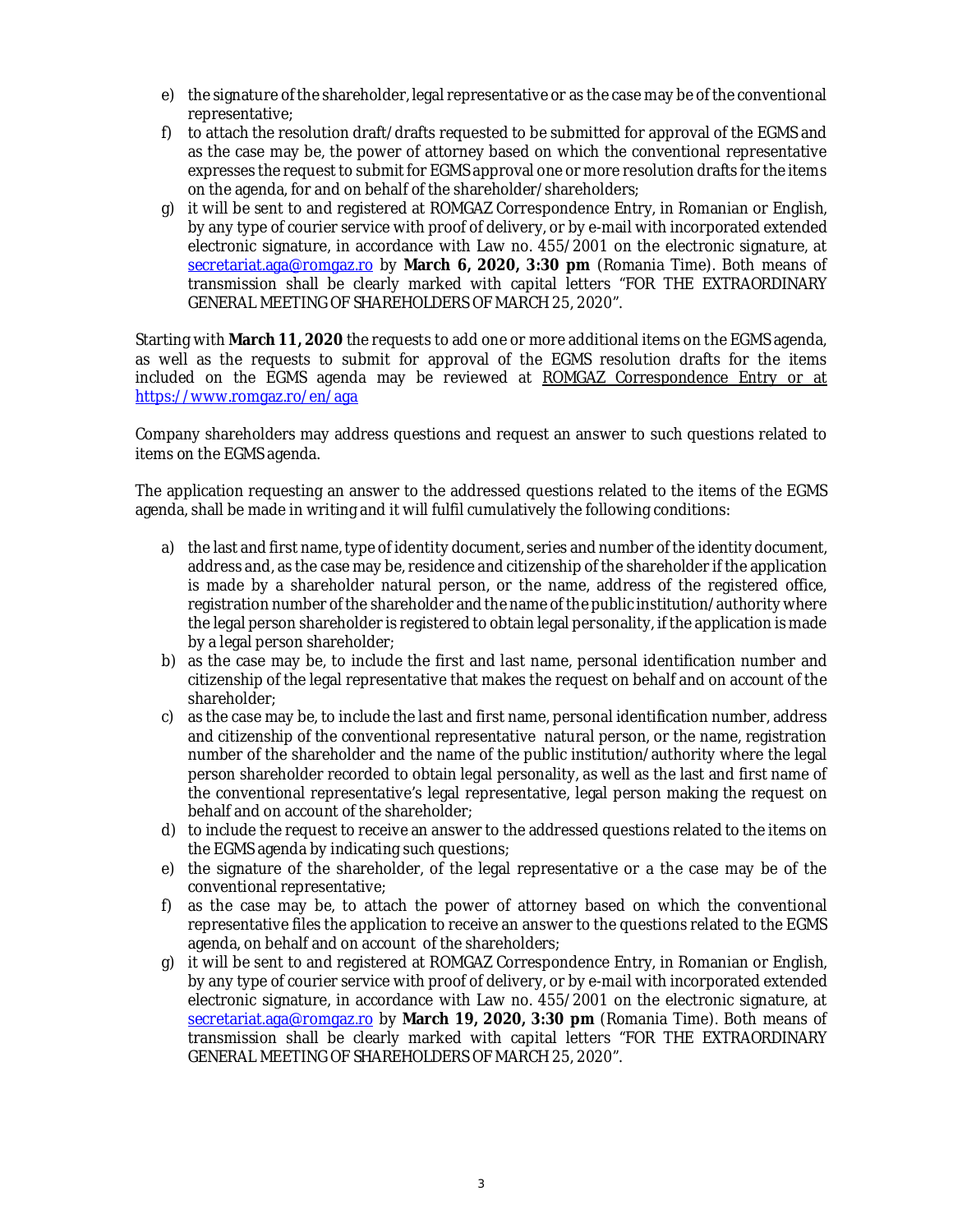Shareholders registered on the Reference Date in the Company's Register of Shareholders kept and issued by Depozitarul Central S.A. may attend the EGMS and may vote:

- i. in person direct vote;
- ii. through a representative with a special or general power of attorney;
- iii. by correspondence.

The special power of attorney form:

- a) will be available, in Romanian and English, as from **February 19, 2020** at ROMGAZ Correspondence Entry and on the Company's web page https://www.romgaz.ro/en/aga;
- b) will include the shareholder identification method, the number of owned shares, as well as the voting options "for" or "against" or "abstain" for every issue to be voted upon;
- c) will be updated by the Company if new items are added on the agenda of the EGMS;
- d) will be filled in and signed by the shareholder, in three counterparts: one for the shareholder, one for the representative, and one for the Company.

The general power of attorney will be awarded by the shareholder acting as client, only to an agent as it is defined under Art. 2, Par. 1, point 20 of Law No. 24/2017 on issuers of financial instruments and market operations, or to an attorney-at-law.

If the representative of the shareholder/shareholders is a credit institution providing custodial services, it may participate and vote in the GMS if it gives an affidavit, signed by the credit institution's legal representative, stating:

- a) clearly, the name of the shareholders on whose behalf the credit institution participates and votes in the GMS;
- b) that the credit institution provides custodial services for that respective shareholder.

The special powers of attorney, the general powers of attorney and the affidavits of the credit institutions providing custodial services for one or more shareholders shall be transmitted/submitted in original copy, in Romanian or English the shareholder or by the credit institution, as the case may be, to ROMGAZ Correspondence Entry by any form of courier service with proof of delivery no later than **March 23, 2020, 11:00 am** (Romania Time), in sealed envelope, clearly marked with capital letters "FOR THE EXTRAORDINARY GENERAL MEETING OF SHAREHOLDERS OF MARCH 25, 2020".

The special powers of attorney, the general powers of attorney and the affidavits of the credit institutions providing custodial services for one or more shareholders, may be also sent by e-mail to the company at: secretariat.aga@romgaz.ro having attached an incorporated extended electronic signature in accordance with Law No. 455/2001 on electronic signature, no later than **March 23, 2020, 11:00 am** (Romania Time).

The capacity as legal representative may be also proved by providing an excerpt issued by the Trade Register (or by another institution of similar authority of the resident country of the shareholder being a foreign legal person), in original or certified true copy, in case the shareholder did not provide, for whatever reason, appropriate information on his or her legal representative, to Depozitarul Central SA/participant, within 3 months from the date of his or her appointment/replacement.

Documents proving the capacity as legal representative, prepared in a foreign language other than English, will be accompanied by their certified translation into Romanian or English.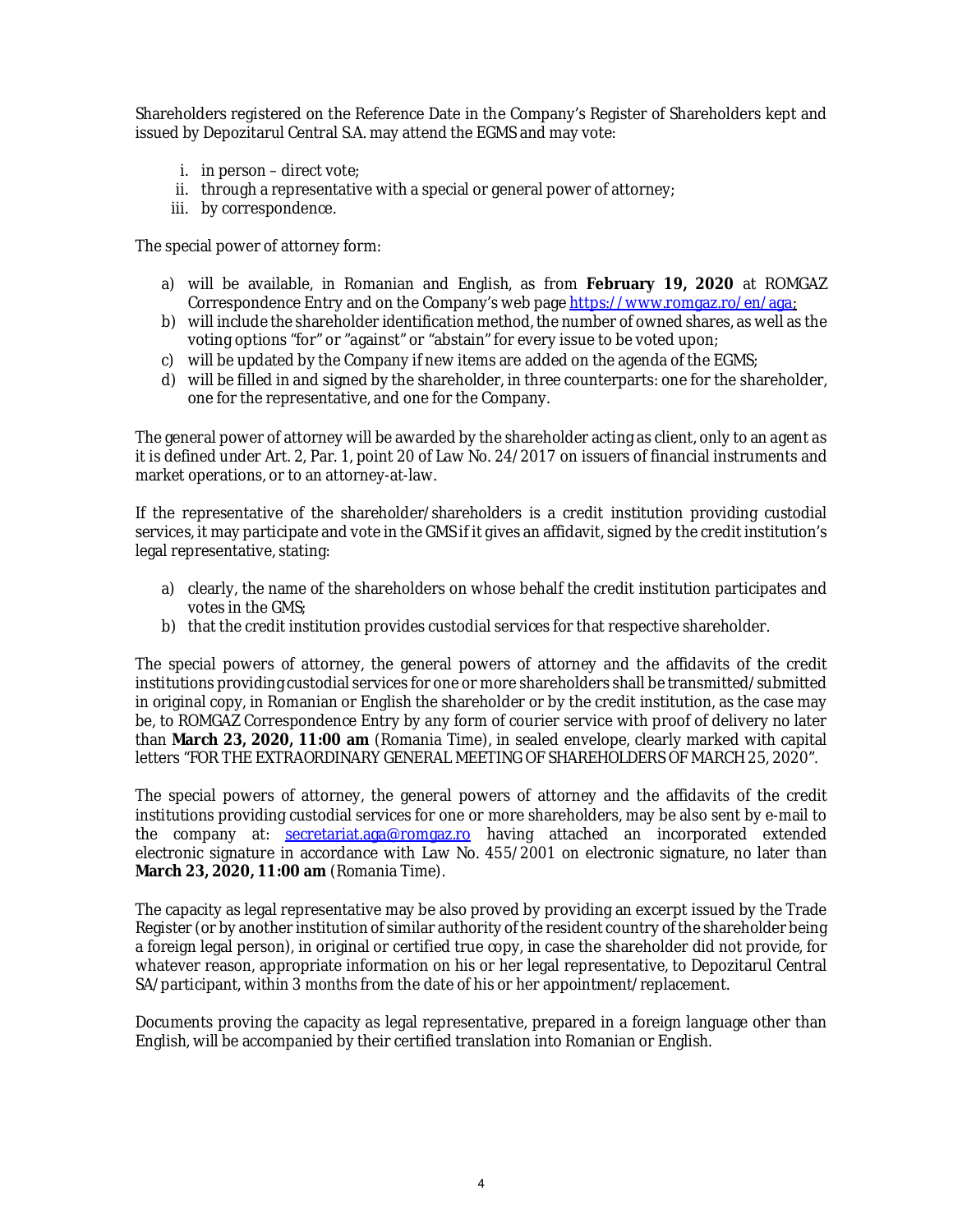The shareholders of the Company may vote by correspondence, prior to EGMS, by using the voting ballot form for the vote by correspondence (the "Voting Ballot").

The Voting Ballot:

- a) will be available, in Romanian and English, as from **February 19, 2020** at ROMGAZ Correspondence Entry and on the Company's web page (https://www.romgaz.ro/en/aga);
- b) will provide the shareholder's identification method, the number of owned shares and the voting options "for" or "against" or "abstain" for each issue to be voted upon;
- c) will be updated by the Company if new items are added on the agenda of the EGMS.

The Voting Ballots shall be transmitted as original copies, in Romanian or English, to ROMGAZ Correspondence Entry, by any form of courier service with proof of delivery, or by e-mail at: investor.relations@romgaz.ro, having attached an incorporated extended electronic signature in accordance with Law No. 455/2001 on electronic signature, no later **March 23, 2020, 11:00 am** (Romania Time), clearly marked with capital letters "FOR THE EXTRAORDINARY GENERAL MEETING OF SHAREHOLDERS OF MARCH 25, 2020".

If new items are added on the Agenda, after publishing the Convening Notice, the templates of the special power of attorney and Voting Ballot will be available at ROMGAZ Correspondence Entry and on the Company web page (https://www.romgaz.ro/en/aga), as from **March 11, 2020**.

The Voting Ballots/ special or general powers of attorney which are not received at ROMGAZ Correspondence Entry or by e-mail until **March 23, 2020, 11:00 am** (Romania Time) shall not be counted towards the quorum and the votes validly cast in the EGMS.

If the agenda is supplemented/ updated and the shareholders do not submit their updated power of attorney and/or Voting Ballots, the special power of attorney and the Voting Ballots submitted prior to supplementation/update of the agenda shall be taken into account, only for the items included in the initial agenda, also included in the supplemented/updated agenda, for which they were issued.

Shareholders access in the meeting room, authorized to attend the EGMS, is allowed based on simple proof of identity, as follows:

- a) in case of shareholders being natural persons based on the identity document;
- b) in case of legal representative of the shareholder, legal person based on the identity document or of documents certifying the quality as legal representative of the shareholder legal person;
- c) in case of a conventional representative, the documents provided at letters a) or b) above, together with the special or general power of attorney.

Should the statutory quorum for convening the EGMS not be met on the first date, namely **March 25, 2020** the EGMS shall be convened on **March 26, 2020 at 1:00 pm** (Romania Time), at the same venue and with the same agenda. In the event of a new convening, **the Reference Date** for identifying the shareholders entitled to attend and vote in the EGMS is the same, namely **March 12, 2020**.

The rules established in this convening notice for organizing the EGMS meeting on March 25, 2020, shall be supplemented by legal provisions applicable to public companies whose shares are traded on the securities market.

In case of conflict between the rules established in this convening notice and the legal provisions, the legal provisions applicable to public companies whose shares are traded on the securities market shall be applied.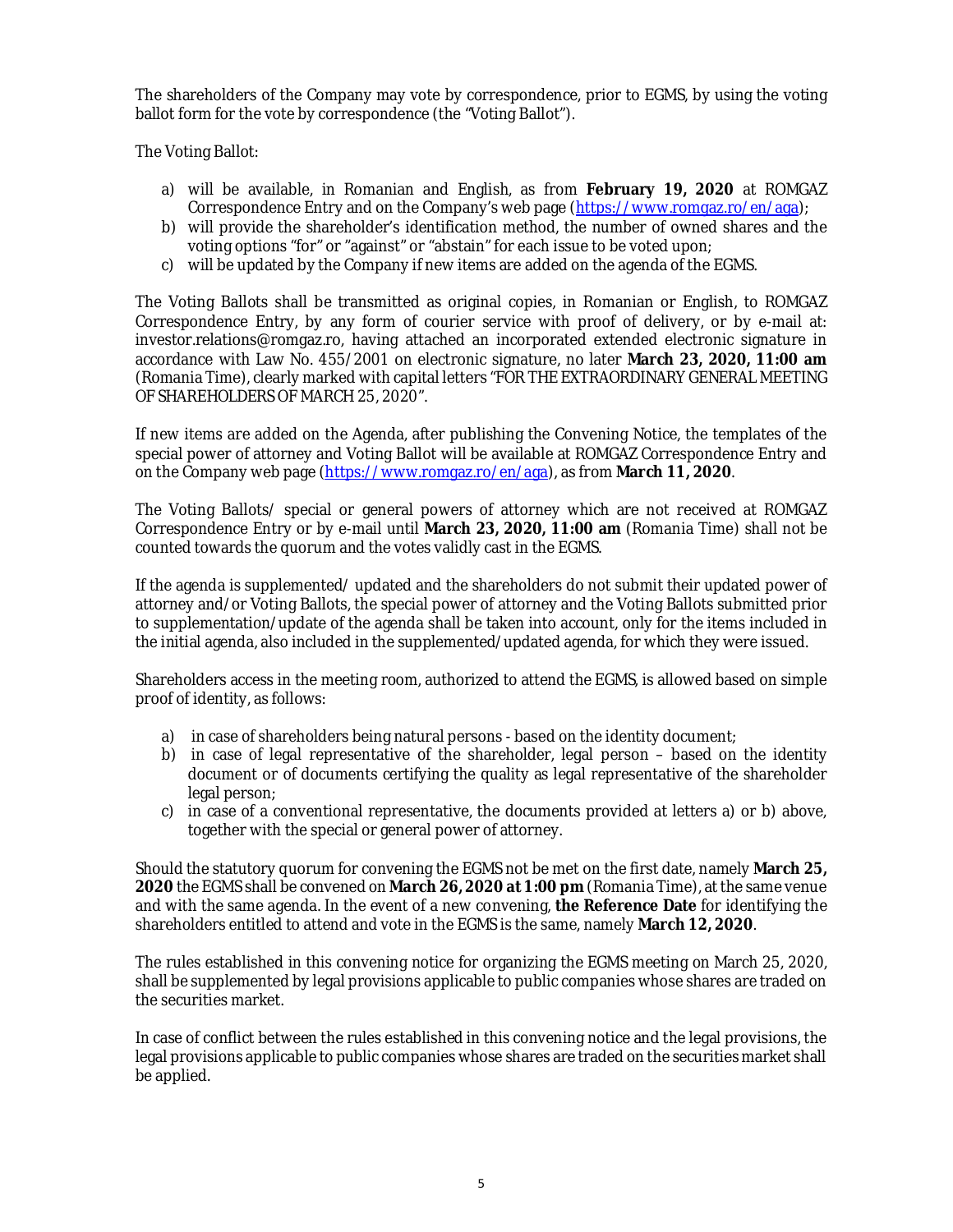Personal data collected by the Company directly from shareholders and/or their representatives, and indirectly from Depozitarul Central S.A. for the EGMS meeting on March 25, 2020, are processed to identify the persons entitled to exercise their rights as shareholders as regards the meeting and for establishing the resolutions adopted by the Extraordinary General Meeting of Shareholders on March 25, 2020.

Additional information on processing personal data of shareholders and shareholder's representatives, natural persons, may be found by reviewing the Information Notice on processing of personal data, on the Company's webpage (https://www.romgaz.ro/en/aga) for the Extraordinary General Meeting of Shareholders on March 25, 2020.

Additional information may be obtained from the Secretariat Office of the General Meeting of Shareholders and the Board of Directors, phone 0040 374 401643, and on the Company's web page (www.romgaz.ro).

> **CHAIRMAN OF THE BOARD OF DIRECTORS STAN-OLTEANU MANUELA-PETRONELA**

 $(\mathcal{M}).$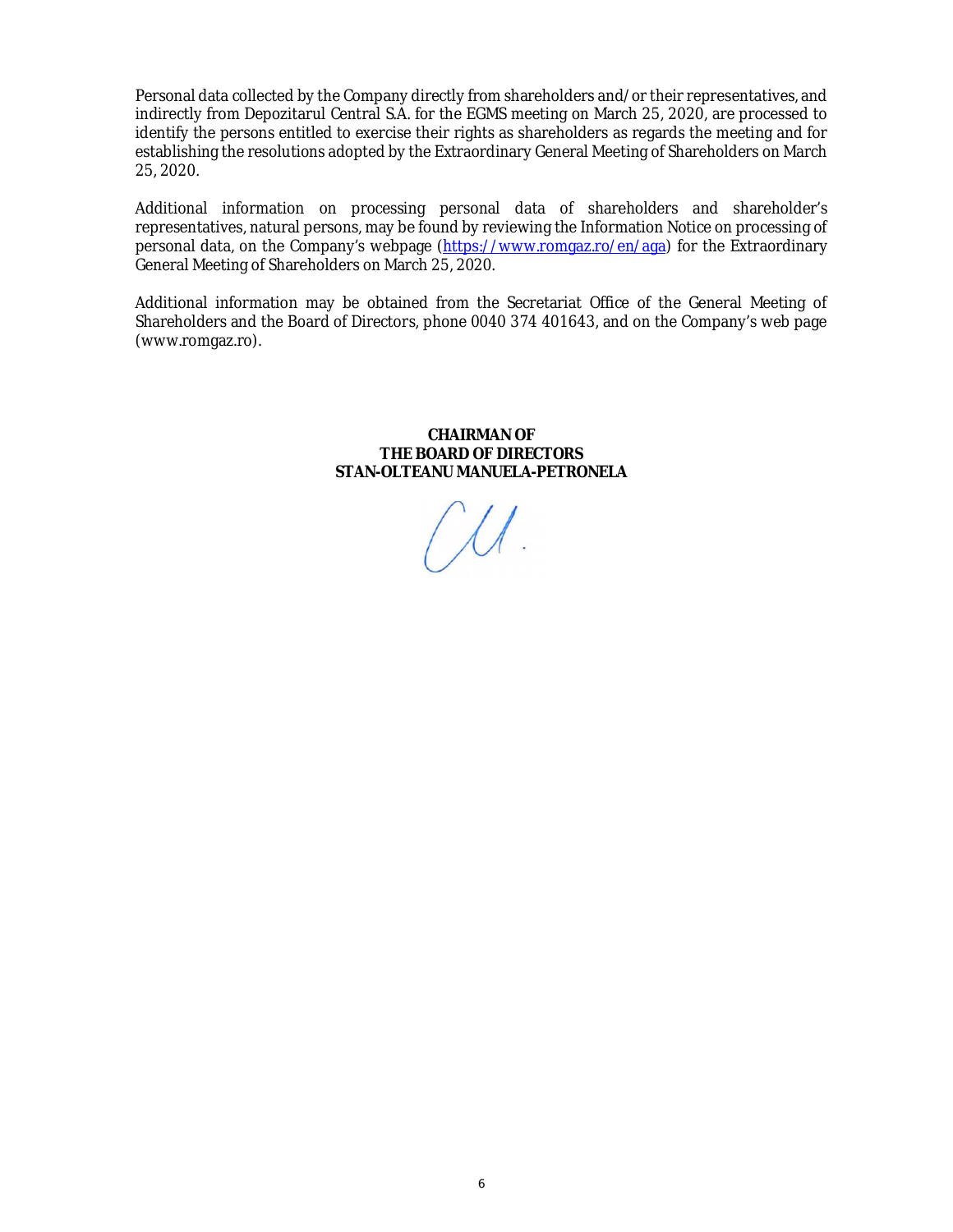

Societatea Naţională de Gaze Naturale Romgaz S.A. – Mediaş - România



# **BOARD OF DIRECTORS**

# **R E S O L U T I O N NO 5/ 2020**

# **of the Board of Directors of Societatea Nationala de Gaze Naturale** "ROMGAZ" - S.A. Medias, **taken at the meeting of February 13, 2020**

The Board of Directors of Societatea Nationala de Gaze Naturale "ROMGAZ" – S.A joined in the meeting on February 13, 2020 at 10:00 am (Romania time) at the S.N.G.N. ROMGAZ S.A. working point located in Bucharest, Sector 1, 59 Grigore Alexandrescu Street, 5<sup>th</sup> floor, issues the following:

# **R E S O L U T I O N:**

Article **1** 

In accordance with provisions of Article 117 (1) of Company Law NO 31/1990, republished, as subsequently amended and supplemented and of Article 13 (1) of Articles of Incorporation of Societatea Nationala de Gaze Naturale "ROMGAZ"-S.A., updated, the Board of Directors decides upon the following:

- **a) Approve the convening of the Extraordinary General Meeting of Shareholders of Societatea Nationala de Gaze Naturale "ROMGAZ" S.A. (EGMS) on March 25, 2020, 1:00 pm, at the SNGN ROMGAZ SA working point located in Bucharest, Sector 1, 59 Grigore Alexandrescu Street, 5th floor.**
- **b) Establish March 26, 2020, 1:00 pm (Romania time) for the second Extraodinary General Meeting of Shareholders of Societatea Nationala de Gaze Naturale "ROMGAZ" S.A., if the validity conditions for the EGMS March 25, 2020, 1:00 pm are**  $not met.$
- **c) Establish March 12, 2020 as the "Reference Date", namely the identification date of the shareholders entitled to participate in the EGMS of March 25, 2020 and to cast their votes during such meeting.**



S.N.G.N. Romgaz S.A. 551130, Piața C.I. Motaş, nr.4 Mediaş, jud. Sibiu - România Telefon 004-0269-201020 Fax 004-0269-846901 E-mail secretariat@romgaz.ro www.romgaz.ro